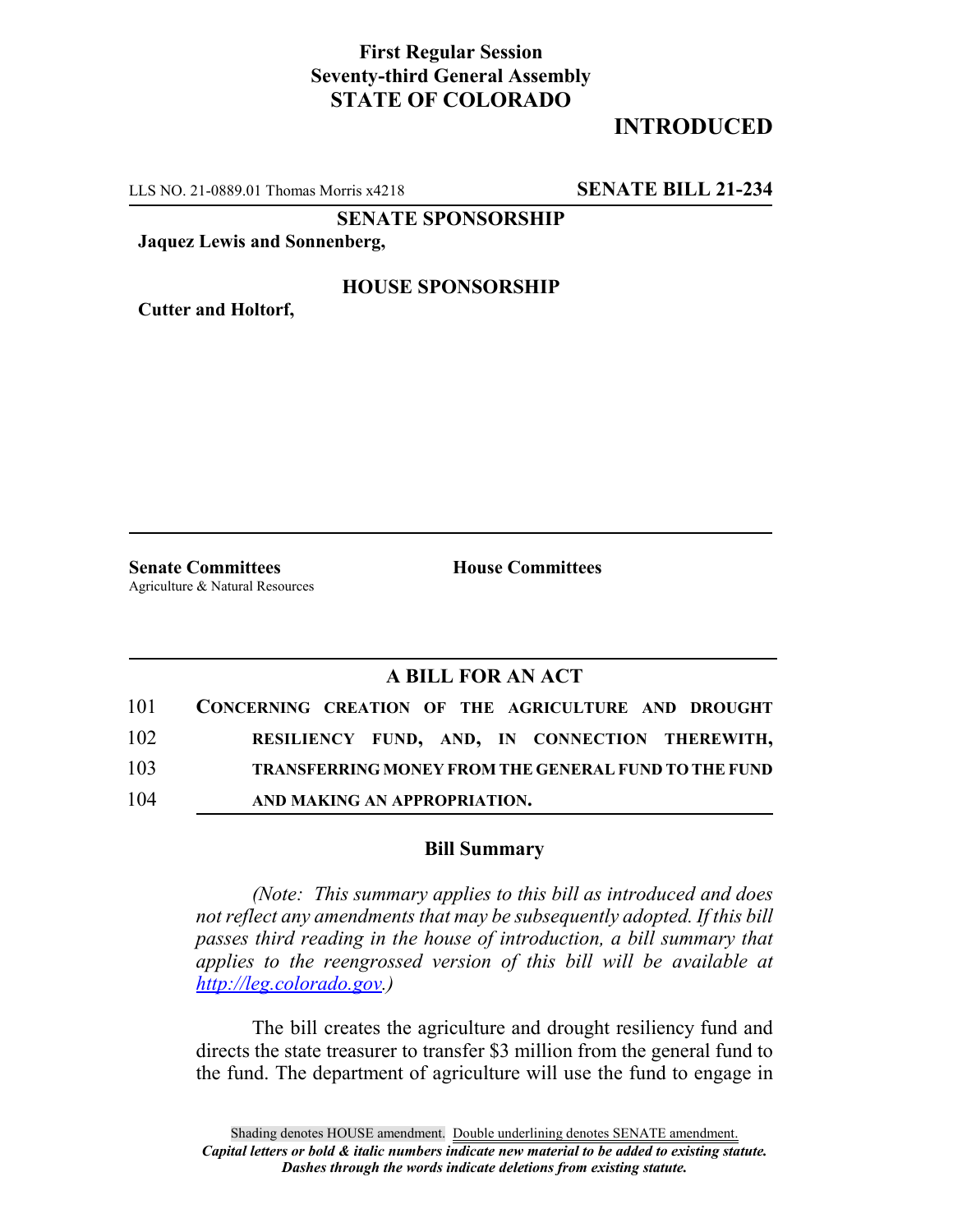activities that promote the ability of the state to anticipate, prepare for, mitigate, adapt to, or respond to any event, trend, or climatological disturbance related to drought or climate. The fund is repealed, effective September 1, 2022.

| $\mathbf{1}$   | Be it enacted by the General Assembly of the State of Colorado:    |
|----------------|--------------------------------------------------------------------|
| $\overline{2}$ | <b>SECTION 1.</b> In Colorado Revised Statutes, add 35-1-114 as    |
| 3              | follows:                                                           |
| $\overline{4}$ | 35-1-114. Agriculture and drought resilience - cash fund -         |
| 5              | legislative declaration - repeal. (1) THE GENERAL ASSEMBLY HEREBY: |
| 6              | (a) FINDS THAT:                                                    |
| $\tau$         | (I) IN 2020, ALL OF COLORADO WAS IN DROUGHT;                       |
| 8              | (II) MAJOR DRIVERS OF THE SEVERE DROUGHT IN 2020 INCLUDE AN        |
| 9              | ESSENTIALLY ABSENT MONSOON SEASON, INCREASED SOIL MOISTURE         |
| 10             | DEFICITS, RECORD-HIGH TEMPERATURES, AND EXTREME EVAPORATIVE        |
| 11             | DEMANDS FROM WINDS, LOW HUMIDITY, AND HIGH TEMPERATURES; AND       |
| 12             | (III)<br>A WARM SPRING, DRY SUMMER, AND CRITICALLY HOT             |
| 13             | AUTUMN WITH A COMPLETE LACK OF MONSOONAL MOISTURE                  |
| 14             | CONTRIBUTED TO 2020'S RECORD-BREAKING FIRES;                       |
| 15             | (b) DETERMINES THAT:                                               |
| 16             | (I) MULTI-YEAR OR COMPOUNDING HAZARDS, SUCH AS THE 2018            |
| 17             | DROUGHT, 2019 FREEZE, 2020 DROUGHT, AND WILDFIRES, TAKE DEEP       |
| 18             | ECONOMIC AND ECOLOGICAL TOLLS ON COLORADO'S AGRICULTURE;           |
| 19             | CLIMATE OUTLOOKS FOR 2021 INDICATE DROUGHT<br>(II)                 |
| 20             | CONDITIONS ARE EXPECTED TO CONTINUE;                               |
| 21             | (III) MORE THAN ONE HUNDRED STUDIES PUBLISHED SINCE 2013           |
| 22             | SHOW STRONG CONSENSUS THAT CLIMATE CHANGE PROMOTES THE             |
| 23             | WEATHER CONDITIONS ON WHICH WILDFIRES DEPEND, ENHANCING THEIR      |
|                |                                                                    |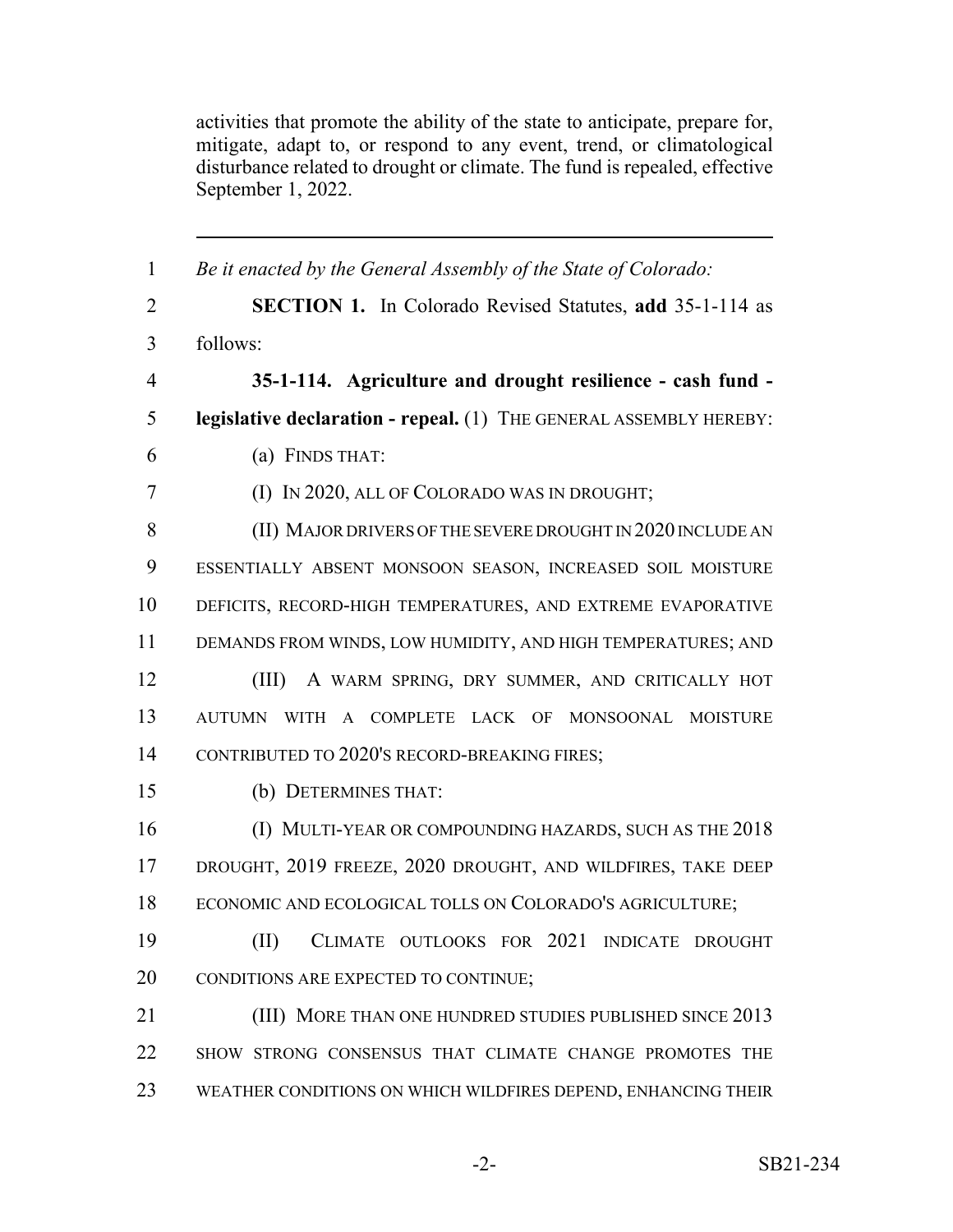LIKELIHOOD AND INCREASING THEIR SEVERITY; AND

 (IV) BY 2050, DROUGHT MAY COST COLORADO AN ADDITIONAL FIVE HUNDRED ELEVEN MILLION DOLLARS IN EXPECTED ANNUAL DAMAGES TO AGRICULTURE; AND

 (c) DECLARES THAT SUPPORTING AGRICULTURAL DROUGHT AND CLIMATE RESILIENCE IS ESSENTIAL TO A STRONG AND PROSPEROUS FUTURE FOR AGRICULTURE IN COLORADO.

 (2) (a) THE AGRICULTURE AND DROUGHT RESILIENCY FUND, REFERRED TO IN THIS SECTION AS THE "FUND", IS HEREBY CREATED IN THE STATE TREASURY.THE FUND CONSISTS OF MONEY CREDITED TO THE FUND PURSUANT TO SUBSECTION (2)(b) OF THIS SECTION AND ANY OTHER MONEY THAT THE GENERAL ASSEMBLY MAY APPROPRIATE OR TRANSFER TO THE FUND. THE STATE TREASURER SHALL CREDIT ALL INTEREST AND INCOME DERIVED FROM THE DEPOSIT AND INVESTMENT OF MONEY IN THE FUND TO THE FUND.

 (b) WITHIN THREE DAYS AFTER THE EFFECTIVE DATE OF THIS SECTION, THE STATE TREASURER SHALL TRANSFER THREE MILLION 18 DOLLARS FROM THE GENERAL FUND TO THE FUND.

 (3) (a) THE DEPARTMENT SHALL COLLABORATE AND COORDINATE AS NECESSARY WITH THE DEPARTMENT OF NATURAL RESOURCES, THE COLORADO WATER CONSERVATION BOARD, AND THE GOVERNOR'S AGRICULTURAL IMPACT TASK FORCE TO IDENTIFY THE MOST EFFECTIVE 23 AND EFFICIENT USES OF THE MONEY IN THE FUND.

 (b) SUBJECT TO ANNUAL APPROPRIATION BY THE GENERAL ASSEMBLY, THE DEPARTMENT SHALL USE THE MONEY IN THE FUND TO ENGAGE IN ACTIVITIES THAT PROMOTE THE ABILITY OF THE STATE TO ANTICIPATE, PREPARE FOR, MITIGATE, ADAPT TO, OR RESPOND TO ANY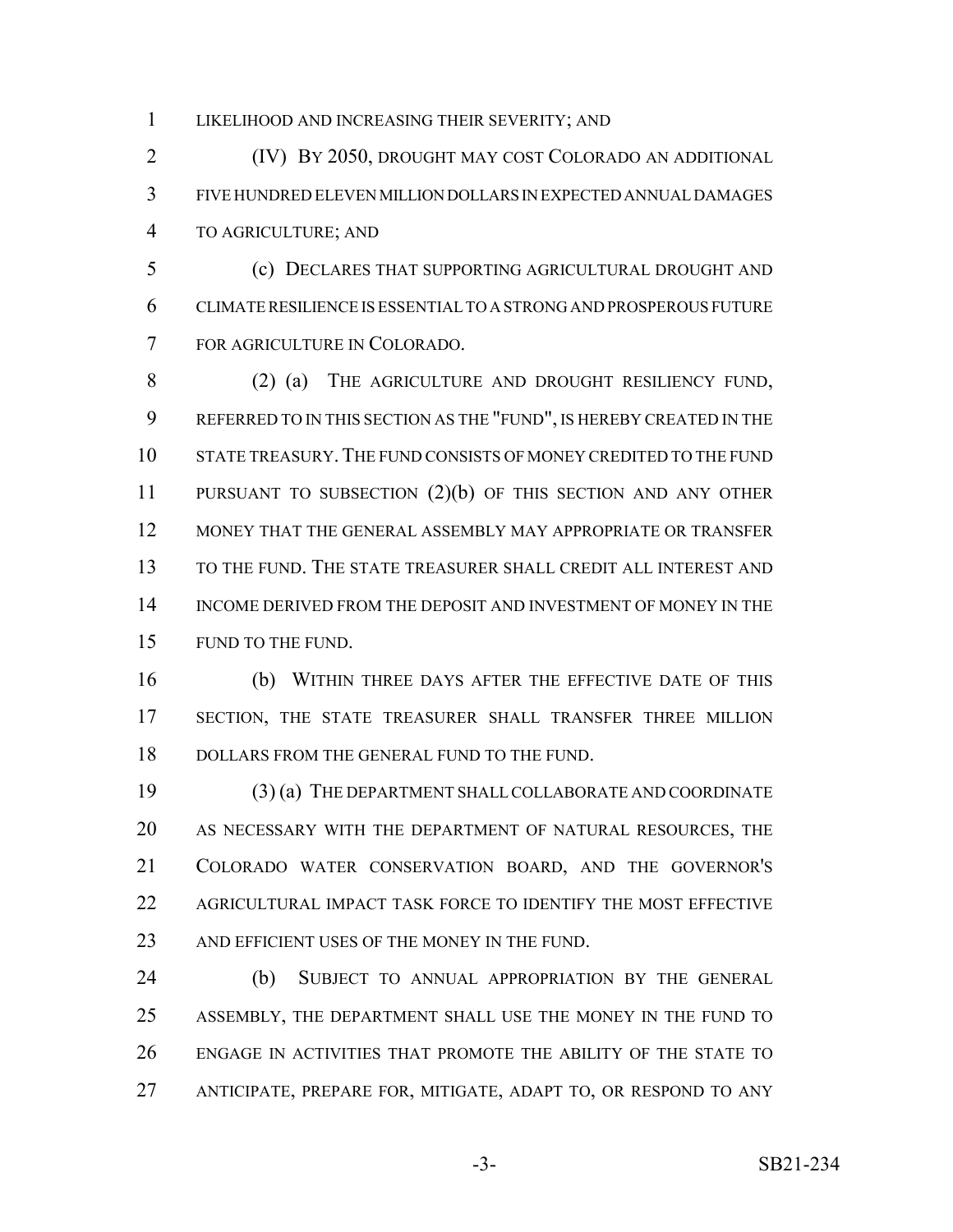EVENT, TREND, OR CLIMATOLOGICAL DISTURBANCE RELATED TO DROUGHT OR CLIMATE, INCLUDING:

 (I) DEVELOPING OR FACILITATING A HAY BANK TO PROVIDE FARMERS AND RANCHERS WITH ADEQUATE RESOURCES FOR LIVESTOCK IN TIMES OF DROUGHT;

 (II) PROVIDING FINANCIAL OR TECHNICAL ASSISTANCE WITH TRANSPORTING HAY OR LIVESTOCK FEED FROM AREAS OUTSIDE OF COLORADO;

 (III) SUPPORTING RECOVERY OF GRAZING LANDS FOLLOWING WILDFIRE DEVASTATION EXACERBATED BY DROUGHT CONDITIONS; OR

 (IV) PROVIDING TO PRODUCERS, AS DEFINED BY THE FEDERAL DEPARTMENT OF AGRICULTURE, TECHNICAL ASSISTANCE TO HELP PREPARE 13 AND PLAN FOR FUTURE OR PERSISTENT DROUGHT CONDITIONS.

 (4) THE DEPARTMENT SHALL INCLUDE UPDATES REGARDING ITS ACTIVITIES UNDERTAKEN PURSUANT TO THIS SECTION, INCLUDING EXPENDITURES FROM THE FUND, IN ITS DEPARTMENTAL PRESENTATION TO 17 LEGISLATIVE COMMITTEES OF REFERENCE PURSUANT TO SECTION 2-7-203.

(5) THIS SECTION IS REPEALED, EFFECTIVE SEPTEMBER 1, 2022.

 **SECTION 2. Appropriation.** For the 2020-21 state fiscal year, 20 \$3,000,000 is appropriated to the department of agriculture for use by the department. This appropriation is from the general fund. The department may use this appropriation to implement this act. Any money appropriated in this section but not expended prior to July 1, 2021, is further appropriated to the department for the 2021-22 and 2022-23 state fiscal years for the same purpose.

**SECTION 3. Safety clause.** The general assembly hereby finds,